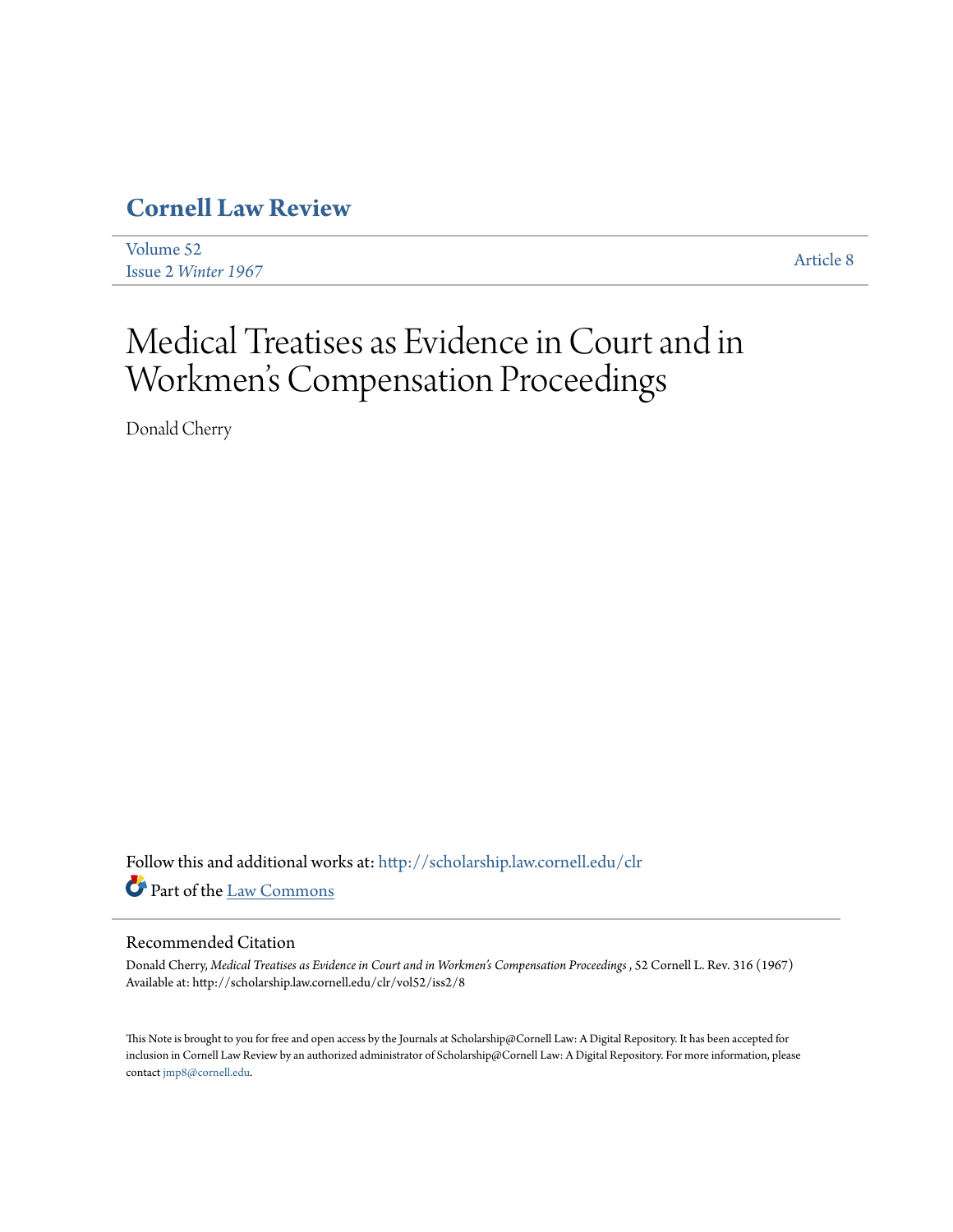#### **MEDICAL TREATISES AS EVIDENCE IN COURT AND IN WORKMEN'S COMPENSATION PROCEEDINGS**

Medical evidence is often an important source of proof for litigants in both workmen's compensation proceedings and court trials. In attempting to present persuasive proof of their claims, parties have often sought to use authoritative medical treatises. This, in turn, has raised the question of the applicability of the hearsay rule to the introduction of such evidence.<sup>1</sup>

Exclusion of evidence under the hearsay rule is generally based upon four arguments: (1) that such evidence is not subject to the solemnity of a courtadministered oath; (2) that it is impossible for the trier of fact to test the authority's credibility by observing his demeanor as could be done with a witness; (3) that the hearsay may be inaccurately reported to the triers of fact; and (4) most importantly, that there is no opportunity for cross-examination of the person whose opinion is being offered.2 These arguments are compelling where oral hearsay is offered at trial. But where written hearsay is offered, the case for exclusion is less persuasive, especially when an authoritative treatise is offered in conjunction with expert opinion evidence. Moreover, when the treatise is sought to be used in a workmen's compensation proceeding rather than a court trial, the arguments against admission lose much of their vitality. This is particularly true where an expert witness is present at such a proceeding.

#### *Medical Treatises as Evidence at Trial*

The question of whether medical treatises should be admitted at trial is separable into two more specific questions. *First,* should medical treatises be admitted as independent evidence without corroboration by expert testimony? *Second,* if not independently admissible, should they be admitted in conjunction with expert opinion evidence?

*Admissibility Without Corroboration.* The rule excluding hearsay evidence has generally been applied not only to oral testimony but also to written evidence, including treatises **by** acknowledged authorities.3 The soundness of the application of this rule to authoritative writings is questionable. The introduction of treatises causes no serious problem concerning accuracy of presentation, because it is clear that the precise words of the author are being presented.4 Since it is likely that the treatise will have been written long before the accrual of the cause of action, it would probably not have been written with a view to the litigation. It is therefore not necessary to be concerned that the evidence is not subject to oath or that the author's demeanor cannot be observed.<sup>5</sup> Although

**<sup>1</sup>**Gallagher v. Market St. Ry., 67 Cal. 13, 6 Pac. 869 (1885); Ashworth v. Kittridge, 66 Mass. 193 (1853); People v. Hall, 48 Mich. 482, 12 N.W. 665 (1882); Eckleberry v. Kaiser Foundation Northern Hosps., 226 Ore. 616, 359 P.2d 1090 (1961); cases cited in Annot., 84 A.L.R.2d 1338, 1341-43 (1962); Comment,

<sup>3</sup> See, e.g., Isley v. Little, 219 Ga. 23, 131 S.E.2d 623 (1963); Edwards v. Union Buffalo<br>Mills Co., 162 S.C. 17, 159 S.E. 818 (1931).<br>4 In Davis v. Arkansas Best Freight Sys., Inc., 393 S.W.2d 237 (Ark. 1965), the doctor,

testifying in a workmen's compensation proceeding, read from a copy of an excerpt taken from a medical text. Possible inaccuracy of the presentation might still be a matter for concern in such a case. **<sup>5</sup>**See 6 Wigmore, supra note 2, **§ 1692.**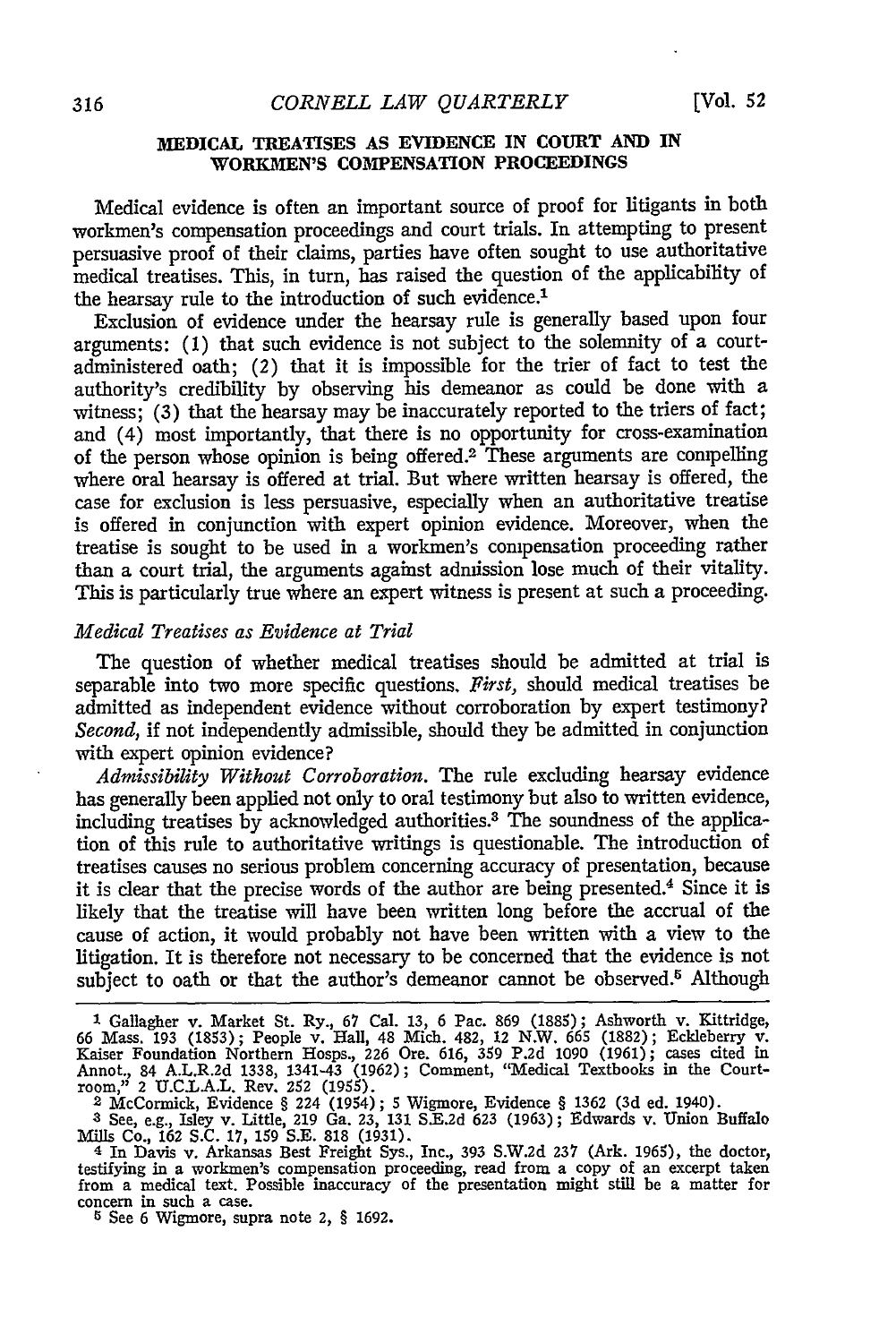it is possible that the jury could be confused or misled **by** the presentation of technical or outdated material, $6$  or of excerpts read out of context, these dangers can be reduced if counsel for the opposing party calls an expert witness.7 It **is** debatable, however, whether the burden of obtaining such witnesses should be shifted to the other party in this manner.

The cross-examination argument, however, retains its persuasiveness as applied to the independent introduction of a treatise.8 The opposing counsel has no opportunity to test **by** cross-examination the process of reasoning and experimentation which was employed in reaching particular conclusions9 or to ask the author whether he still believes those conclusions to be valid.10 The total lack of opportunity for cross-examination makes the admission of authoritative writings at trial without expert corroboration undesirable.

Alabama is the only state which, as a matter of common law, has generally admitted written hearsay so long as the facts are relevant to the issue of the case being tried.<sup>11</sup> Though some states have enacted statutes which make historical works and books of science and art written **by** "persons indifferent between the parties . . . prima facie evidence of facts of general notoriety and interest,"<sup>12</sup> medical treatises do not meet the "general notoriety and interest" requirement.<sup>13</sup> Some states have statutes permitting medical books to be introduced in malpractice cases if the author is a recognized expert in his profession.14

*Admissibility in Support of Expert Opinion Evidence.* The argument that medical treatises should not be admissible because the author is not available for cross-examination loses much of its vitality when the writing is used only in conjunction with an expert's opinion and the opposing party is given adequate

**6** See Gallagher v. Market St. Ry., supra note 1; Huffman v. Click, 77 N.C. *55,* 57 (1877); St. Louis, A. & T. Ry. v. Jones, 14 S.W. 309 (Tex. 1890), all involving outdated material. The argument for inadmissibility based on this possibility is applicable to the use of all scientific evidence, including opinion testimony itself. 6 Wigmore, supra note 2, § 1690. See Ruth v. Fenchel, 37 N.J. Super. **295,** 315, 117 A.2d 284, 295 **(App.** Div. 1955), aff'd, 21

N.J. 171, 121 A.2d 373 (1956).<br>
For discussion to the effect that technical language is a factor weighing against admissibility,<br>
see Bixby v. Omaha & C. B. Ry. & Bridge Co., 105 Iowa 293, 75 N.W. 182 (1898); Ashworth<br>
v.

1690, at 4. **<sup>8</sup>**Gallagher v. Market St. Ry., 67 Cal. 13, 6 Pac. 869 (1885); Bixby v. Omaha & C. B. Ry.

& Bridge Co., supra note 6. Ashworth v. Kittridge, 66 Mass. 193 (1853); People v. Hall, 48 Mich. 482, 12 N.W. 665 (1882); Tucker v. Donald, 60 Miss. 460 (1882); Eckleberry v. Kaiser Foundation Northern Hosps., 226 Ore. 616

See Danville & I. H. R.R. v. Tidrick, 137 Ill. App. 553 (1907); Mattfeld v. Nester, 226<br>Minn. 106, 32 N.W.2d 291 (1948); St. Louis, A. & T. Ry. v. Jones, supra note 6.<br>10 See Ashworth v. Kittridge. supra note 8. at 194: Hu

**<sup>11</sup>**See City of Dothan v. Hardy, 237 Ala. 603, 188 So. 264 (1939); Burns v. State, 226 Ala. 117, 145 So. 436 (1932); Watkins v. Potts, 219 Ala. 427, 122 So. 416 (1929); Batson<br>v. Batson, 217 Ala. 450, 117 So. 10 (1928).<br>12 E.g., Cal. Civ. Proc. Code 8 1936, replaced without change by Cal. Evid. Code 8 1341

(effective Jan. 1, 1961). Similar provisions may be found in several other states. Ala. Code tit. 7, § 413 (1960); Idaho Code Ann. § 9-402 (1948); Iowa Code Ann. § 622.23 (1950); Mont. Rev. Codes Ann. § 93-1101-8 (1964); Neb. Rev. Stat. § 25-1218 (1964); Ore. Rev.<br>Stat. § 41.670 (1965); Utah Code Ann. § 78-25-6 (1953).<br><sup>13</sup> Union Pac. Ry. v. Yates, 79 Fed. 584 (8th Cir. 1897); Gallagher v. Market S

(1898). But see the cases cited in note 11 supra.

**<sup>14</sup>**See Mass. Ann. Laws ch. 233, § 79C (1956), applied in Thomas v. Ellis, 329 Mass. 93, 106 N.E.2d 687 (1952); Nev. Rev. Stat. § 51.040 (1963), applied in Foreman v. Ver Brugghen, 81 Nev. 86, 398 **P.2d 993** (1965). **a**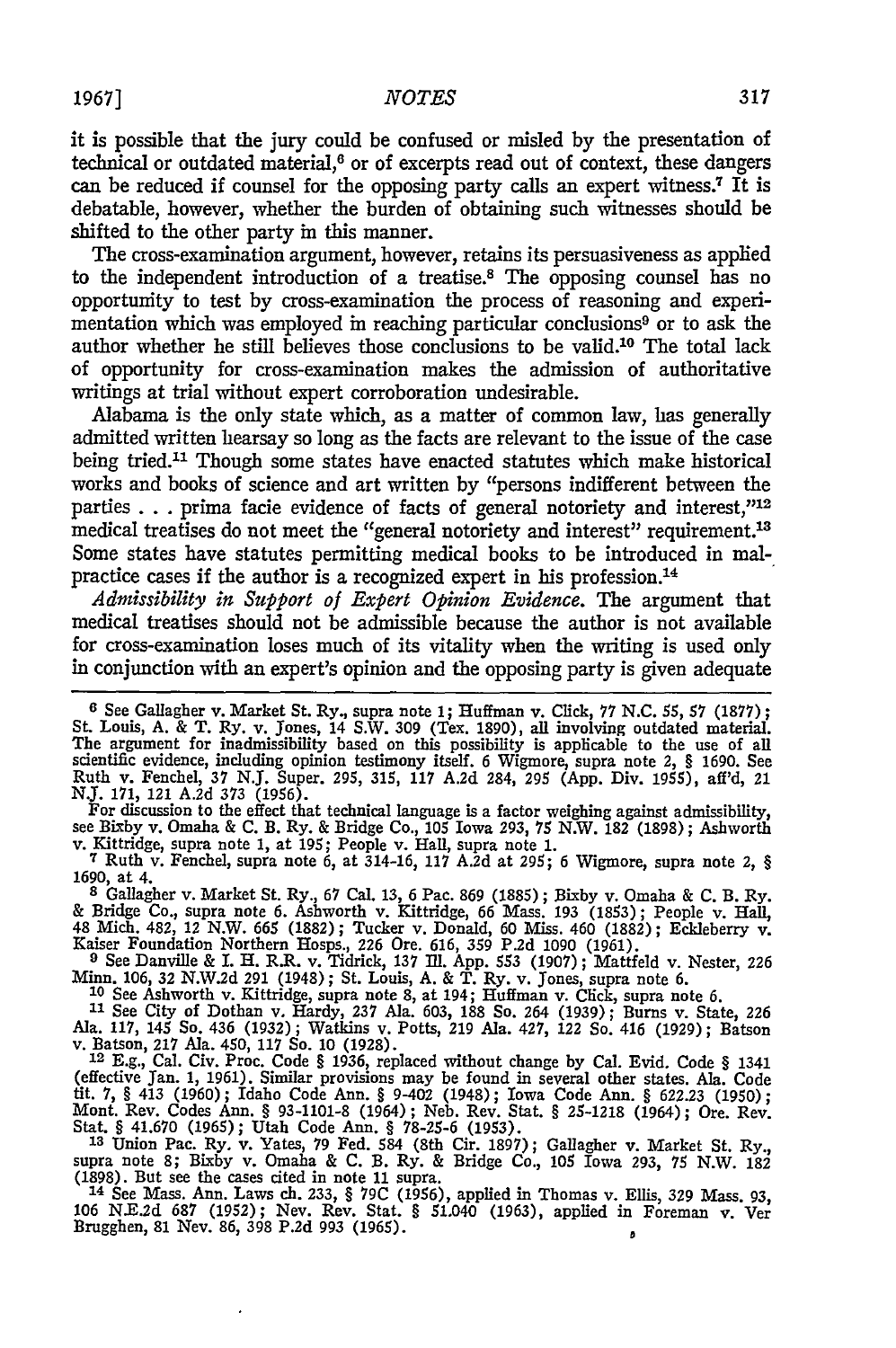notice of its intended use. For this reason, some states permit this limited use of medical treatises at trial. New Jersey has recently adopted a new court rule which provides that "an expert witness may refer to and read excerpts from learned treatises in support of his testimony provided notice is given before trial when reference thereto in the direct testimony is contemplated."<sup>15</sup> South Carolina has a statutory provision of very limited scope which makes medical books admissible where there is an expert available for testimony and "the question of sanity or insanity or the administration of poison or any other article destructive of life is involved. **.. ."16** It appears that the case law of Connecticut gives the trial court discretion as to whether medical texts may be read to the court or jury for the purpose of supporting an expert's testimony.<sup>17</sup> Also, as pointed out above, Alabama's case law permits the admission of written hearsay generally.<sup>18</sup>

Usually, however, the actual reading of medical treatises in connection with an expert's opimon evidence is not permitted.<sup>19</sup> The author is still not available to disclose the basis for his conclusions or any possible change in his views, nor can he guarantee that his conclusions would necessarily follow in the exact factual situation of the case being tried.<sup>20</sup> On the other hand, the expert witness himself is available to explain the technicalities and to be cross-examined about the conclusions of the author. This argument supports the view permitting the reading of excerpts from medical treatises so long as an expert is present. Under this approach, the evidence is admissible regardless of whether the expert originally utilized the treatise to support his conclusions, or is merely present for the purpose of corroborating the statements in the treatise where it was introduced into evidence by counsel.

Since cross-examination of the expert witness might not be as complete as cross-examination of the author, additional safeguards are needed. These can be supplied by the "necessity" and "trustworthiness" tests. Courts have established exceptions to the hearsay rule for certain types of situations where both of these tests are met.<sup>21</sup>

The principle of "necessity" is concerned with the value of evidence to the party introducing it. There is no requirement that it be the only possible evidence on the particular point; there need not be the threat of the entire loss of a person's evidence in order that necessity be found, "but merely of some valuable source of evidence."<sup>22</sup> The presence of an expert witness, therefore, does not make the principle inapplicable. Where the author of a treatise is unavailable or

matter stated therein if the judge takes judicial notice, or a witness expert in the subject testifies, that the treatise, periodical or pamphlet is a reliable authority in the subject. **<sup>16</sup>**S.C. Code Ann. *§* 26-142 (1962). See Edwards v. Union Buffalo Mills Co., 162 S.C. 17,

159 S.E. 818 (1931); Baker v. Southern Cotton Oil Co., 161 S.C. 479, 159 S.E. 822 (1931). **<sup>17</sup>**See Kaplan v. Mashkin Freight Lines, Inc., 146 Conn. 327, 150 A.2d 602 (1959) (dictum), citing Richmond's Appeal, 59 Conn. 226, 22 Ati. 82 (1890).

**18** See note 11 supra, and accompanying text.

**<sup>19</sup>**See, e.g., Brown v. Los Angeles Transit Lines, 135 Cal. App. 2d 709, 287 P.2d 810 (Dist. Ct. App. 1955); State v. Baldwin, 36 Kan. 1, 12 Pac. 318 (1886). **20** Huffman v. Click, 77 N.C. 55, 58 (1877). 21 5 Wigmore, supra note 2, *§§* 1421-22; 6 Wigmore, supra note 2, *§§* 1691-92. See Dallas

County v. Commercial Union Assur. Co., 286 F.2d 388 (5th Cir. 1961). 22 5 Wigmore, upra note 2, § 1421.

<sup>&</sup>lt;sup>15</sup> N.J. Rule of Evidence 63(31) (codified with N.J. Stat. Ann. §§ 2A:84A-1-32 (Supp. 1965)). Compare Uniform Rule of Evidence 63(31) which makes admissible:<br>A published treatise, periodical or pamphlet on a subject of .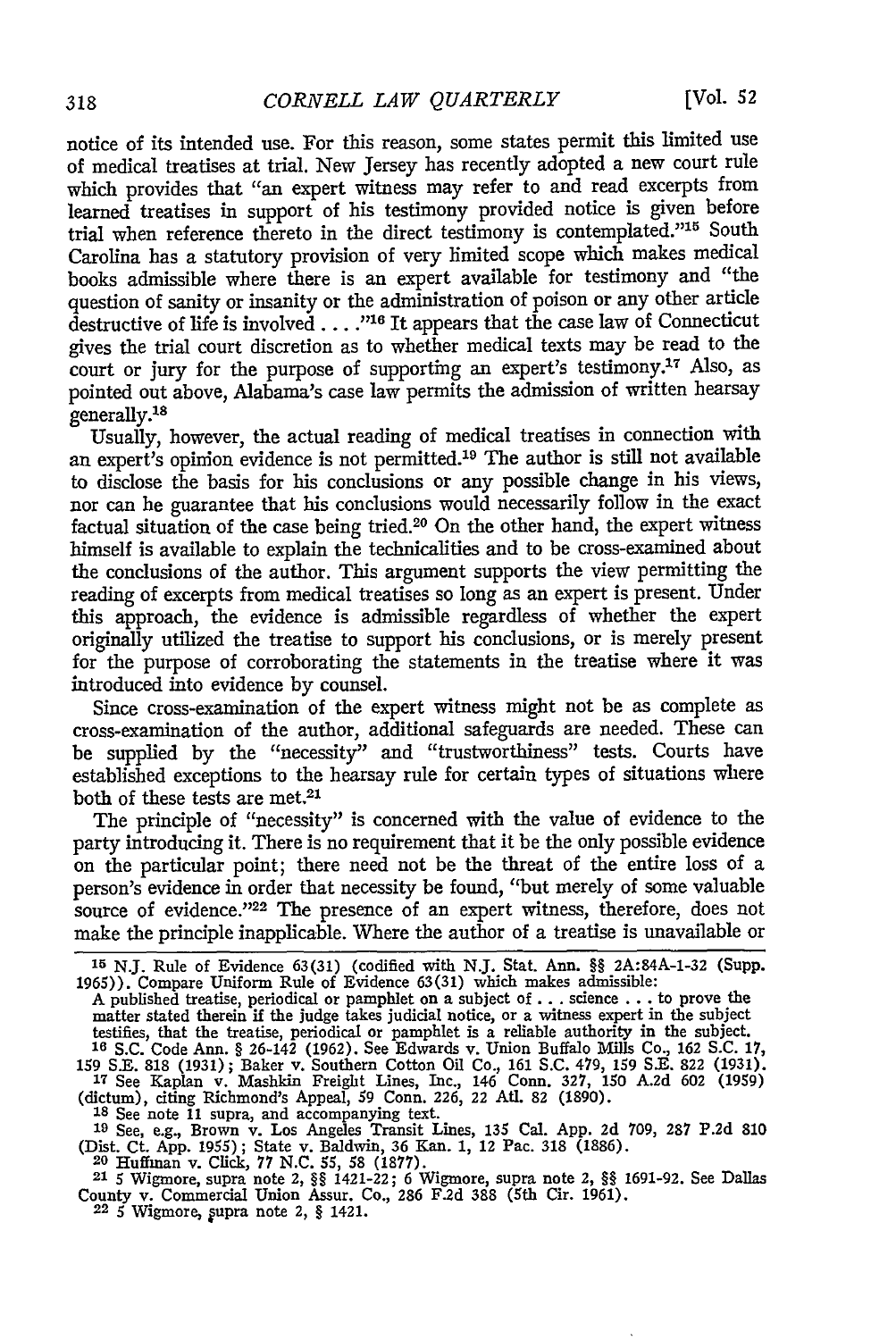#### **1967]** *NOTES*

the cost to the litigant of securing his testimony would to too high (as would usually be the case), it should be possible for the book, if trustworthy, to be read in the author's absence.23 If he is one of the foremost authorities on his subject, his treatise should easily qualify as a valuable source of evidence. Moreover, the medical expert usually bases his testimony on the writings of the eminent members of his profession anyway.<sup>24</sup>

[B]y the very exclusion of material deemed hearsay, often as the result of rather legalistic, technical reasoning, much that is of value to the doctor in his practice and to the court in the determination of the medical facts of the case is lost.<sup>25</sup>

The test of "trustworthiness" involves both sincerity and accuracy.<sup>26</sup> While eminent writers may have a bias in favor of a theory, "it is a bias in favor of the truth as they see it; it is not a bias in favor of a lawsuit or of an individual." $27$ Hence, they can be considered sincere. Moreover, the author of a learned treatise is concerned about accuracy since he "knows that every conclusion will be subjected to careful professional criticism, and is open ultimately to certain refutation if not well-founded . . . .<sup>728</sup> It has been said that these writers are at least as trustworthy unsworn and unexamined in court as witnesses who receive a payment from one of the litigants for their appearance.<sup>29</sup>

Although it could be argued that the "necessity" and "trustworthiness" tests would also be satisfied where the treatise is introduced as independent evidence, the lack of an available expert witness would still prevent the clarification of technical passages and the cross-examination of anyone knowledgeable in the subject. Hence, these tests provide sufficient safeguards only when supporting evidence is furnished.

Assuming, then, that the trustworthiness and value of the treatise and the presence of an expert other than the author overcome the cross-examination argument, concern might still be expressed over the reading's psychological effect on triers of fact who do not possess expertise regarding the subject matter.

The proper rule would be for the Court to allow the use of a printed treatise, approved<br>and read aloud by a witness expert in that subject, unless in its discretion, considering<br>all the circumstances, the author if availab condition.

See Ruth v. Fenchel, supra note **23,** at 314, 117 A.2d at 294; Rheingold, "The Basis of

Medical Testimony," 15 Vand. L. Rev. 473, 482-86 (1962).<br>With respect to the author's qualifications, it might be necessary to show that he is<br>regarded as an authority in his field before excerpts from his book could be re *25* Rheingold, supra note 24, at 527. **26** Dallas County v. Commercial Union Assur. Co., supra note 21, at 397.

**27** 6 Wigmore, supra note 2, § 1692. See Ruth v. Fenchel, supra note **23,** at 313, 117 A.2d at 294.

**28** 6 Wigmore, supra note 2, § 1692. See 5 Wigmore, supra note 2, § 1422. **29** 6 Wigmore, supra note 2, § 1692, quoted in Ruth v. Fenchel, 37 N.J. Super. **295,** 313,

117 A.2d 284, 294 (App. Div. 1955).

**<sup>23</sup>**Dallas County v. Commercial Union Assur. Co., supra note 21, at **396;** Ruth v. Fenchel, 37 N.J. Super. 295, 318, 117 A.2d 284, 297 (App. Div. 1955), aff'd 21 N.J. 171, 121 A.2d 373 (1956). While the broad language of the appellate division in Ruth was not adopted by the New Jersey Supreme Court opinion, whic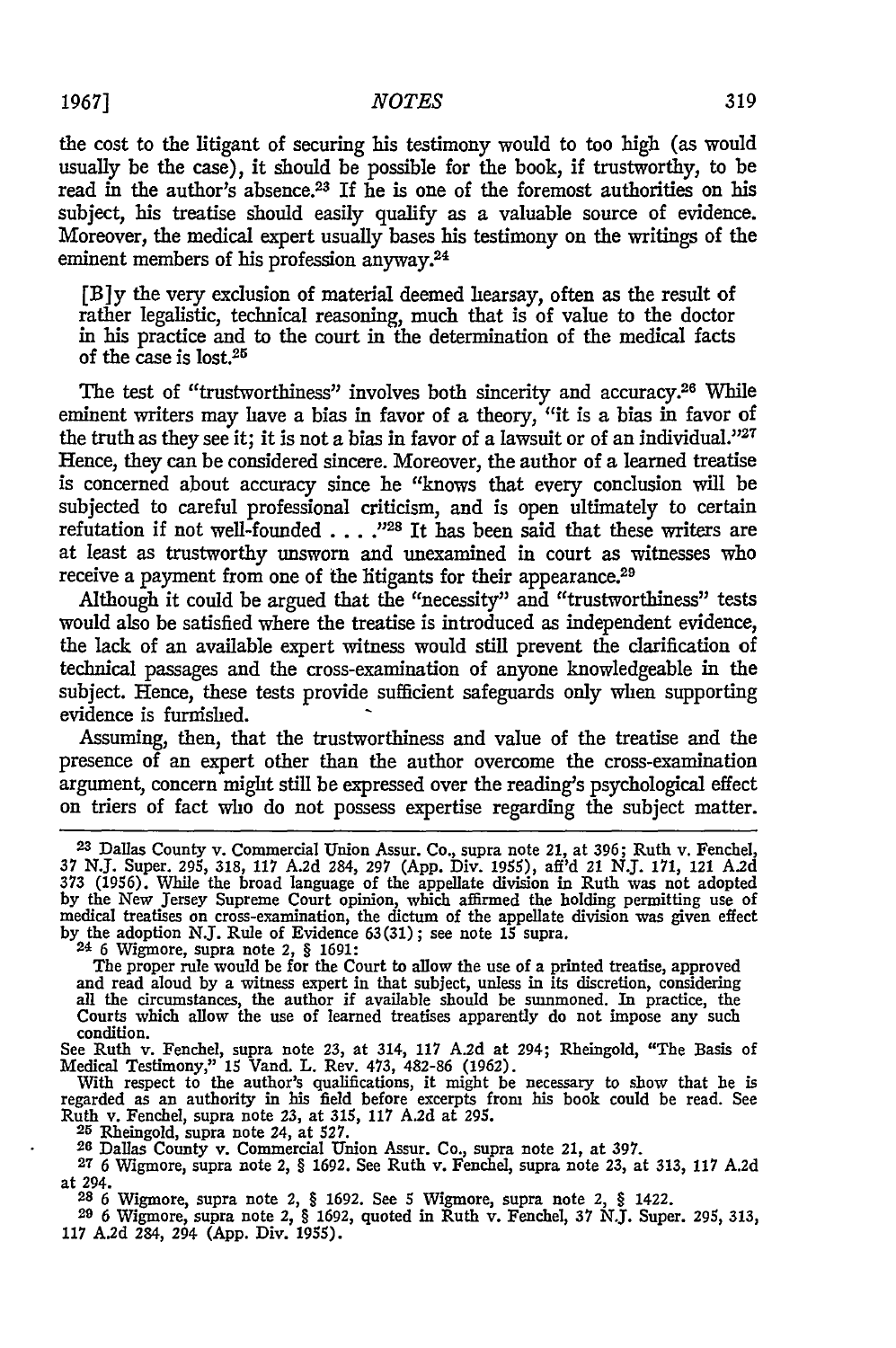Where the mere statement **by** an expert witness might not be accepted as conclusive, reading from the work of an authority might have a great influence on the jury or the trial judge. This argument is relied upon primarily where an expert is available for testimony in court and the authoritative work is not needed as the sole source of evidence. Whether such influence is undue, as has been charged,<sup>30</sup> depends on whether the reading of treatises is justifiable under the tests of "necessity" and "trustworthiness." Once it is agreed that such justification exists, there is no problem in allowing the expert and the authoritative source to provide a unified presentation with whatever influence it might have.

There is another major reason why the general rule-that medical treatises are inadmissible to support expert opinion evidence-may be undesirable. It is established that where an expert corroborates his opinion by merely *referring* to scientific authorities, such reference is not deemed an introduction of the source into evidence and is therefore permitted.<sup>31</sup> Since the conclusion as stated by the expert will often, when combined with the fact that he has derived his own conclusion from the writing, indicate the substance of the writing, a rule prohibiting the reading or summarizing of treatises seems to create a distinction in theory where in practical effect there may be no difference.<sup>32</sup>

#### *Medical Treatises as Evidence in Workmen's Compensation Proceedings*

*Admissibility.* Even though, with the exception of Alabama, authoritative medical writings are not admissible at trial as independent evidence and in most states cannot be read at trial to support the opinions of expert witnesses, this is usually not the case in workmen's compensation proceedings. The nature of these proceedings makes the argument for admissibility much stronger. The workmen's compensation acts are intended to provide a proceeding which is as simple, inexpensive, and informal as possible.<sup>33</sup> In accordance with this philosophy, over half the states have enacted provisions which liberalize the rules

**30** See Huffman v. Click, 77 **N.C. 55, 58 (1877). Cf.** Osborn, The Problem of Proof **87** (1926), where the importance of reputation in the persuasion process is emphasized. But see Maguire & Hahesy, "Requisite Proof of Basis for Expert Opinion," **5** Vand. L. Rev. 432, 440 **(1952),** where the argument is criticized. **31** Fidelity & Cas. Co. v. Meyer, **106** Ark. **91,** 152 S.W. 995 (1912); Healy v. Visalia &

T. R.R., **101** Cal. **585,** 36 Pac. 125 (1894) **;** State v. Baldwin, 36 Kan. **1,** 12 Pac. **318 (1886);** Scott v. Astoria R.R., 43 Ore. **26, 72** Pac. 594 **(1903). <sup>32</sup>**See Comment, 12 So. Calif. L. Rev. 424, 428 (1939). In Eagleston v. Rowley, **172 F.2d**

202 (9th Cir. 1949), the Ninth Circuit permitted much more than mere reference. The court held that it was not reversible error for the trial court to permit the reading of<br>excerpts from a medical treatise as long as there would still be sufficient evidence if the<br>excerpt had not been read. Eagleston invo was not expressly limited to such trials, it leaves open the possibility that a jury-nonjury trial distinction will be drawn. See also, Fidelity & Cas. Co. v. Meyer, supra note **31,** where

the Arkansas Supreme Court permitted the witness to summarize the source cited.<br>
<sup>33</sup> See, e.g., Ex parte Puritan Baking Co., 208 Ala. 373, 94 So. 347 (1922); Long-Bell<br>
Lumber Co. v. Mitchell, 206 Ark. 854, 177 S.W.2d 920 App. 1937); Bigby v. Pelican Bay Lumber Co., 173 Ore. 682, 147 P.2d 199 (1944); Crane Co. v. Jamieson, 192 Tenn. 41, 237 S.W.2d 546 (1951); Woolsey v. Panhandle Ref. Co., 131 Tex. 449, 116 S.W.2d 675 (1938); Schneider Fuel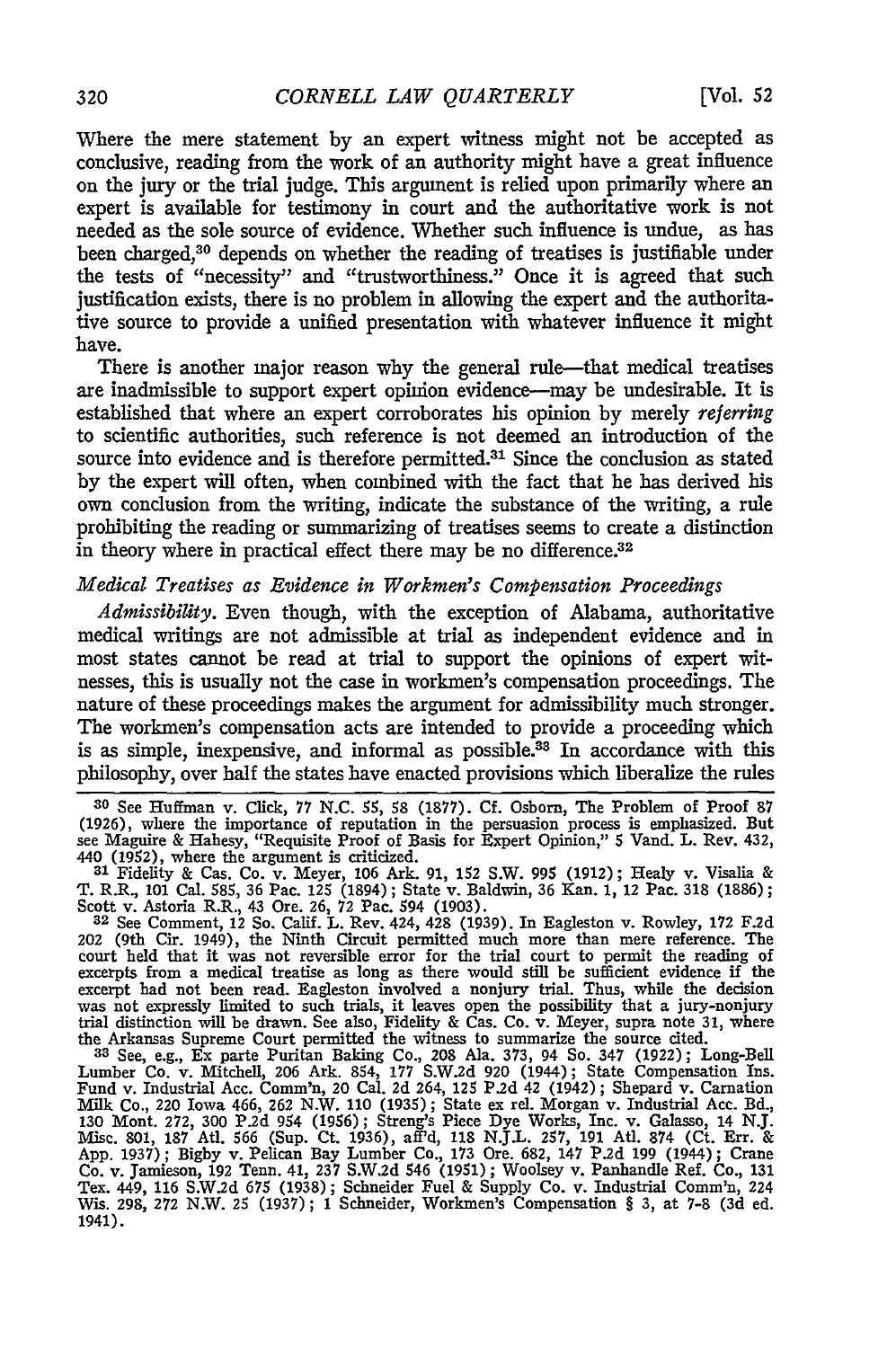#### **1967** *NOTES*

of evidence for these proceedings.<sup>34</sup> Some of the statutes provide that the commission is not bound by common-law rules of evidence; 35 others state that the commission is not bound by the *technical* rules of evidence; 36 and yet others permit "process and procedure" to be "as simple and summary as reasonably may  $be. "37"$ 

In the workmen's compensation proceeding there is often the added safeguard of a trier of fact who has himself developed expertise.38 The commissioner or referee, having acquired a familiarity with the problems and issues involved, may be better able to judge for himself which medical statements might be accurate and what weight should be given to the excerpts read and the opinions which they support. He probably would be less confused than jurors and trial judges by technical language used by the authorities. Because of his expertise, he may be better able than a juror or trial judge to separate relevant from irrelevant evidence.<sup>39</sup> It is therefore of little concern that irrelevant evidence might be admitted under the liberal evidentiary rules. While the statutes provide no basis for distinguishing independent hearsay from corroborated hearsay, the same reasons given for requiring an expert at trial would further strengthen the case for allowing the reading from medical books in compensation proceedings if an expert is present.

*Ability To Support Award.* Appellate courts in some states have greatly limited the effectiveness of legislation liberalizing the rules on admissibility of evidence in workmen's compensation proceedings. This has been done by limiting the weight which the workmen's compensation commission may accord hearsay. The California rule makes hearsay both admissible and capable of supporting an award,40 thus giving full support to the legislative purpose. But under the New York rule, followed by a majority of states,<sup>41</sup> hearsay evidence is admissible but *by itself* cannot support an award. This rule requires that there be a "residuum" of legal evidence which provides some support for the claim before an award

**35** See Horovitz, Workmen's Compensation 239 (1944), where the author lists the states of Arizona, Connecticut, Florida, Louisiana, Maryland, Minnesota, New York, Utah, Vermont and West Virginia; see Cal. Labor Code § 5708; NJ. Stat. Ann. § 34:15-56 (1959); Ohio Rev. Code Ann. § 4123.10 (Page 1965). **<sup>36</sup>**See Horovitz, supra note **35,** where Kansas, Missouri, Montana, and Pennsylvania are

<sup>36</sup> See Horovitz, supra note 35, where Kansas, Missouri, Montana, and Pennsylvama are listed; see Ark. Stat. Ann. 81-1327 (1960).

**37** See Horovitz, supra note 35, at 242, where the author lists the states of Georgia, Idaho, Illinois, Indiana, Massachusetts, Michigan, North Carolina, South Carolina, and Virginia. Also, see Idaho Code Ann. § 72-601 (1949).

<sup>38</sup> See Cooper, "The Admissibility of Hearsay in Hearings Before Workmen's Compensation Commissions," 31 Dicta 423, 425 (1954). In Alabama and Louisiana, however, the merits of a disputed workmen's compensation claim are fit. **26,** § **297** (1958); La. Rev. Stat. Ann. § 23:1311 (1964).

<sup>39</sup> But see Note, "Improper Evidence in Nonjury Trials: Basis for Reversal?" 79 Harv.<br>L. Rev. 407 (1965), where it is suggested that this might not be the case in nonjury court<br>trials. "There are situations in which a jud may have superior fact finding capacities." Id. at 413.

**40** See Sada v. Industrial Acc. Comm'n, 11 Cal. 2d 263, 78 P.2d 1127 (1938); cases cited in 2 Larson, supra note 34, § **79.21** n.13 and accompanying text.

41 2 Larson, supra note 34, § **79.22.**

<sup>34 2</sup> Larson, Workmen's Compensation Law § 79.30 (1961). See, e.g., Ariz. Rev. Stat. Ann. § 23-942 (1956); Ark. Stat. Ann. § 81-1327 (1960); Cal. Labor Code § 5708; Kan.<br>Stat. Ann. § 44-523 (1964); N.J. Stat. Ann. § 34:15-56 (1959); N.Y. Workmen's Comp.<br>Law § 118; Utah Code Ann. § 35-1-88 (1953); cf. La. R (court trials for disputed claims).